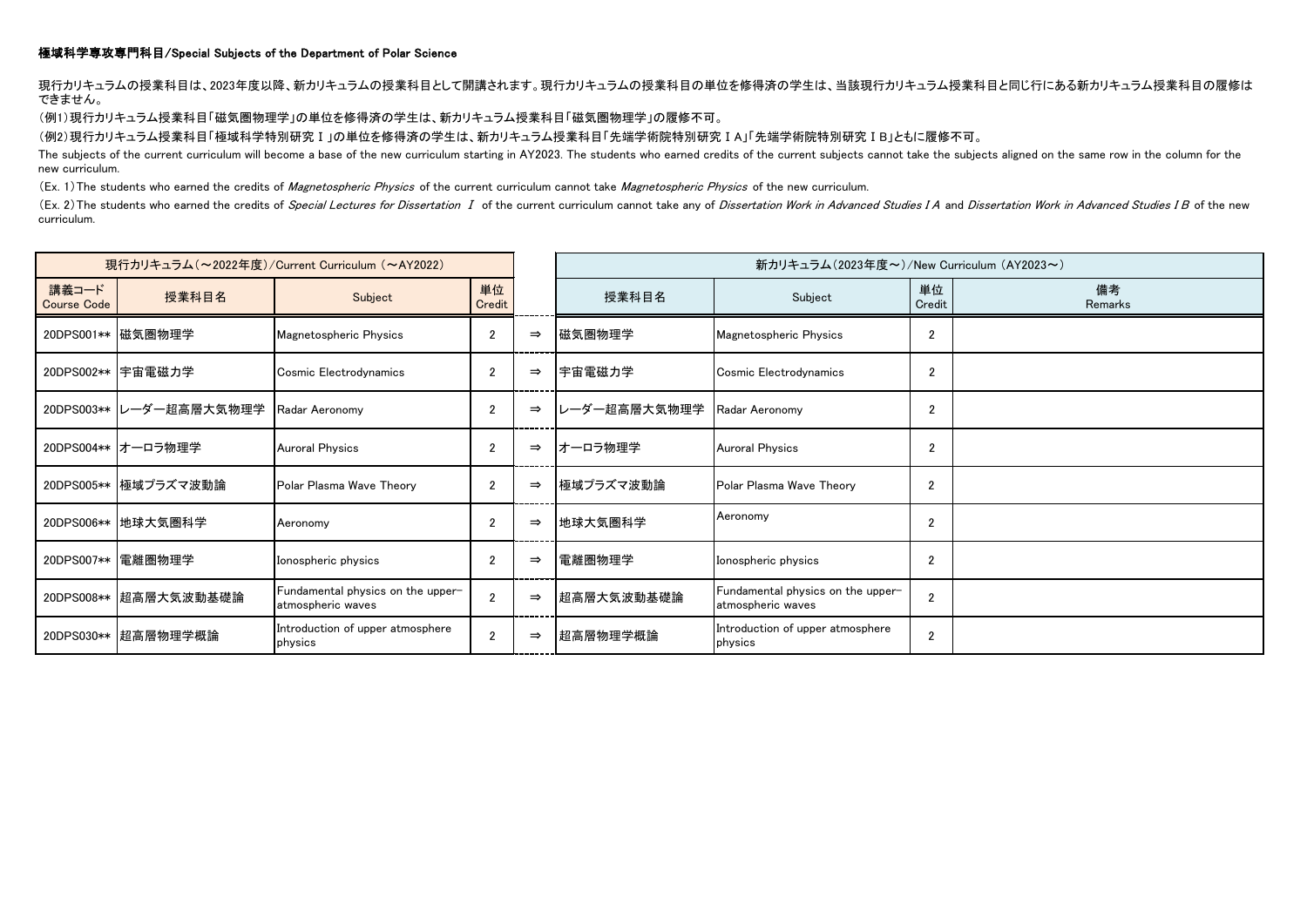| 現行カリキュラム (~2022年度)/Current Curriculum (~AY2022) |                      |                                                                            |                       |               | 新カリキュラム(2023年度~)/New Curriculum (AY2023~) |                                                                            |                |                                                                                                                                                                                                                                                                                                                                                                                                                                                    |
|-------------------------------------------------|----------------------|----------------------------------------------------------------------------|-----------------------|---------------|-------------------------------------------|----------------------------------------------------------------------------|----------------|----------------------------------------------------------------------------------------------------------------------------------------------------------------------------------------------------------------------------------------------------------------------------------------------------------------------------------------------------------------------------------------------------------------------------------------------------|
| 講義コード<br><b>Course Code</b>                     | 授業科目名                | Subject                                                                    | 単位<br>Credit          |               | 授業科目名                                     | Subject                                                                    | 単位<br>Credit   | 備考<br>Remarks                                                                                                                                                                                                                                                                                                                                                                                                                                      |
|                                                 | 20DPS009** 極域気候システム論 | Polar climate system                                                       | $\overline{2}$        | $\Rightarrow$ | 極域気候システム概論                                | Introduction to Polar climate system                                       | $\overline{2}$ | 現行カリキュラム授業科目「極域気候システム論」「極域大<br> 気科学概論」どちらか1科目の単位を修得済の学生は、新<br>カリキュラム授業科目「極域気候システム概論」の履修可。<br> 現行カリキュラム授業科目「極域気候システム論」「極域大<br> 気科学概論」両方の単位を修得済の学生は、新カリキュラ<br>ム授業科目「極域気候システム概論」の履修不可。<br>The students who earned the credits of only one from                                                                                                                                                                                                        |
|                                                 | 20DPS031** 極域大気科学概論  | Introduction to atmospheric science<br>in the polar region                 | $\overline{2}$        | $\Rightarrow$ |                                           |                                                                            |                | Polar climate system or Introduction to atmospheric<br>science in the polar region of the current curriculum can<br>take Introduction to Polar climate system of the new<br>curriculum. However, the students who earned the credits<br>of both Polar climate system and Introduction to<br>atmospheric science in the polar region of the current<br>curriculum cannot take <i>Introduction to Polar climate</i><br>system of the new curriculum. |
| 20DPS039**                                      | 雪氷コア古気候論 I           | Ice-core paleoclimatology I                                                | $\overline{2}$        | $\Rightarrow$ | 雪氷コア古気候論 I                                | Ice-core paleoclimatology I                                                | $\overline{2}$ | 2022年度以前の入学者にのみ開講する/Registration<br>possible only by the students enrolled in SOKENDAI<br>in/before AY2022                                                                                                                                                                                                                                                                                                                                         |
| 20DPS040**                                      | 雪氷コア古気候論Ⅱ            | Ice-core paleoclimatology II                                               | $\overline{2}$        | $\Rightarrow$ | 雪氷コア古気候論                                  | Ice-core paleoclimatology                                                  | $\overline{2}$ |                                                                                                                                                                                                                                                                                                                                                                                                                                                    |
| 20DPS011**                                      | 極域大気·水·物質循環論         | Circulation systems of water and<br>materials in the polar atmosphere      | $\mathfrak{p}$        | $\Rightarrow$ | 極域大気·水·物質循環論                              | Circulation systems of water and<br>materials in the polar atmosphere      | $\overline{2}$ |                                                                                                                                                                                                                                                                                                                                                                                                                                                    |
|                                                 | 20DPS013** 雪氷圏解析論    | <b>Cryosphere Science</b>                                                  | $\overline{2}$        | $\Rightarrow$ | 雪氷圏解析論                                    | <b>Cryosphere Science</b>                                                  | $\overline{2}$ |                                                                                                                                                                                                                                                                                                                                                                                                                                                    |
| 20DPS044**                                      | 雪氷実験法演習 I            | An exercise for experimental<br>methods on snow and ice studies I          | $\overline{2}$        | $\Rightarrow$ | 雪氷実験法演習1                                  | An exercise for experimental<br>methods on snow and ice studies 1          | $\overline{2}$ |                                                                                                                                                                                                                                                                                                                                                                                                                                                    |
| 20DPS045**                                      | 雪氷実験法演習 II           | An exercise for experimental<br>methods on snow and ice studies II         | $\overline{2}$        | $\Rightarrow$ | 雪氷実験法演習2                                  | An exercise for experimental<br>methods on snow and ice studies 2          | $\overline{2}$ |                                                                                                                                                                                                                                                                                                                                                                                                                                                    |
| 20DPS032**                                      | 極域海洋科学概論             | Introduction to Polar Oceanography                                         | $\mathbf{2}^{\prime}$ | $\Rightarrow$ | 極域海洋科学概論                                  | Introduction to Polar Oceanography                                         | $\overline{2}$ |                                                                                                                                                                                                                                                                                                                                                                                                                                                    |
|                                                 | 20DPS033**  雪氷物理学概論  | An introduction of Glaciology                                              | $\overline{2}$        | $\Rightarrow$ | 雪氷物理学概論                                   | An introduction of Glaciology                                              | $\mathbf{2}$   |                                                                                                                                                                                                                                                                                                                                                                                                                                                    |
| 20DPS046**                                      | 極域大気·雪氷放射学           | Radiation process in the polar<br>atmosphere and cryosphere                | $\overline{2}$        | $\Rightarrow$ | 極域大気·雪氷放射学                                | Radiation process in the polar<br>atmosphere and cryosphere                | $\overline{2}$ | 2022年度以前の入学者にのみ開講する/Registration<br>possible only by the students enrolled in SOKENDAI<br>in/before AY2022                                                                                                                                                                                                                                                                                                                                         |
| 20DPS015** 地殻進化論                                |                      | <b>Crustal Evolution</b>                                                   | $\overline{2}$        | $\Rightarrow$ | 地殻進化論                                     | <b>Crustal Evolution</b>                                                   | $\overline{2}$ |                                                                                                                                                                                                                                                                                                                                                                                                                                                    |
|                                                 | 20DPS016** 極域海底物理学   | Introduction to Marine Geophysics<br>in the Antarctic Region               | $\overline{2}$        | $\Rightarrow$ | 極域海底物理学                                   | Introduction to Marine Geophysics<br>in the Antarctic Region               | $\overline{2}$ |                                                                                                                                                                                                                                                                                                                                                                                                                                                    |
| 20DPS017**                                      | 極域測地・リモートセンシンク       | Geodesy in polar region and<br>application of remote sensing<br>techniques | $\overline{2}$        | $\Rightarrow$ | 極域測地・リモートセンシング                            | Geodesy in polar region and<br>application of remote sensing<br>techniques | $\mathbf{2}$   | 2022年度以前の入学者にのみ開講する/Registration<br>possible only by the students enrolled in SOKENDAI<br>in/before AY2022                                                                                                                                                                                                                                                                                                                                         |
| 20DPS018** 極域地震学                                |                      | Polar Seismology                                                           | $\mathbf{2}$          | $\Rightarrow$ | 極域地震学                                     | Polar Seismology                                                           | $\mathbf{2}$   |                                                                                                                                                                                                                                                                                                                                                                                                                                                    |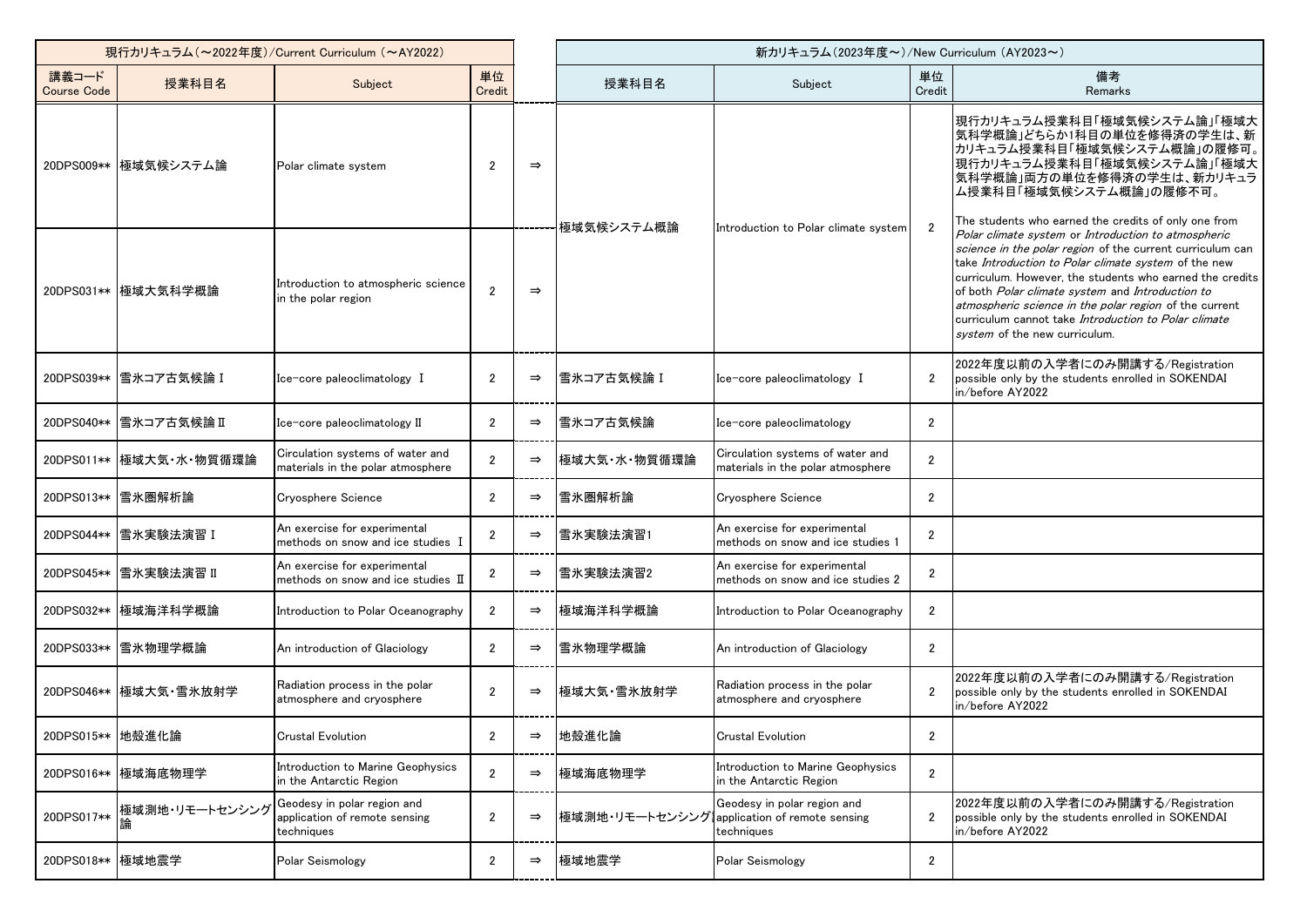| 現行カリキュラム (~2022年度)/Current Curriculum (~AY2022) |                         |                                                                   |                |               | 新カリキュラム(2023年度~)/New Curriculum (AY2023~) |                                                                   |                         |                                                                                                            |
|-------------------------------------------------|-------------------------|-------------------------------------------------------------------|----------------|---------------|-------------------------------------------|-------------------------------------------------------------------|-------------------------|------------------------------------------------------------------------------------------------------------|
| 講義コード<br><b>Course Code</b>                     | 授業科目名                   | Subject                                                           | 単位<br>Credit   |               | 授業科目名                                     | Subject                                                           | 単位<br>Credit            | 備考<br>Remarks                                                                                              |
|                                                 | 20DPS019** 極域地形発達史論     | Historical development of polar<br>region landforms               | $\overline{2}$ | $\Rightarrow$ | 廃止/Discontinue                            |                                                                   |                         |                                                                                                            |
|                                                 | 20DPS020** 感星物質科学       | Planetary material science                                        | 2              | $\Rightarrow$ | 惑星物質科学                                    | Planetary material science                                        | $\overline{2}$          |                                                                                                            |
| 20DPS021** 感星進化論                                |                         | Evolution of terrestrial planets                                  | $\overline{2}$ | $\Rightarrow$ | 実験惑星科学                                    | <b>Experimental Planetary Sciences</b>                            | $\overline{2}$          |                                                                                                            |
|                                                 | 20DPS022**  古地磁気·岩石磁気学  | Paleo- & rock Magnetism                                           | $\overline{2}$ | $\Rightarrow$ | 古地磁気 岩石磁気学                                | Paleo- & rock Magnetism                                           | $\overline{2}$          |                                                                                                            |
|                                                 | 20DPS036** 地殻物質科学概論     | Introduction to crustal materials and<br>processes                | $\mathfrak{p}$ | $\Rightarrow$ | 地殻物質科学概論                                  | Introduction to crustal materials and<br>processes                | $\overline{2}$          |                                                                                                            |
|                                                 | 20DPS037** 極域固体地球物理学概論  | Introduction to Solid Earth<br>Geophysics in the Antarctic Region |                | $\Rightarrow$ | 極域固体地球物理学概論                               | Introduction to Solid Earth<br>Geophysics in the Antarctic Region | $\overline{2}$          |                                                                                                            |
|                                                 | 20DPS038** 極域第四紀学概論     | An introduction to Quaternary in the<br>polar regions             | $\overline{2}$ | $\Rightarrow$ | 極域第四紀学概論                                  | An introduction to Quaternary in the<br>polar regions             | $\overline{2}$          |                                                                                                            |
|                                                 | 20DPS023**   海氷圏動物行動学   | Animal Behaviour and Ecology in<br>Polar Regions                  | $\mathfrak{p}$ | $\Rightarrow$ | 海氷圏動物行動学                                  | Animal Behaviour and Ecology in<br>Polar Regions                  | $\overline{2}$          |                                                                                                            |
|                                                 | 20DPS041** 海洋動物行動解析論    | Behavioural Analysis of Marine<br>Animals                         | $\mathfrak{p}$ | $\Rightarrow$ | 海洋動物行動解析論                                 | Behavioural Analysis of Marine<br>Animals                         | $\overline{2}$          |                                                                                                            |
|                                                 | 20DPS024** 寒冷域生理生態学     | Physiological Ecology of polar<br>photosynthetic organisms        | $\overline{2}$ | $\Rightarrow$ | 寒冷域生理生態学                                  | Physiological Ecology of polar<br>photosynthetic organisms        | $\overline{2}$          |                                                                                                            |
|                                                 | 20DPS025**  極域海洋基礎生産論   | Primary production in polar oceans                                | $\overline{2}$ | $\Rightarrow$ | 極域海洋基礎生産論                                 | Primary production in polar oceans                                | $\overline{2}$          |                                                                                                            |
|                                                 | 20DPS026**   海洋衛星データ解析論 | Data Analysis for Ocean Remote<br>Sensing                         | $\overline{2}$ | $\Rightarrow$ | 海洋衛星データ解析論                                | Data Analysis for Ocean Remote<br>Sensing                         | $\overline{2}$          |                                                                                                            |
|                                                 | 20DPS027** 極域多様性生物学     | Biodiversity in polar regions                                     | $\overline{2}$ | $\Rightarrow$ | 極域多様性生物学                                  | Biodiversity in polar regions                                     | $\overline{2}$          | 2022年度以前の入学者にのみ開講する/Registration<br>possible only by the students enrolled in SOKENDAI<br>in/before AY2022 |
|                                                 | 20DPS028** 極域湖沼生態学      | Polar Limnology and Ecology                                       | $\overline{2}$ | $\Rightarrow$ | 極域湖沼生態学                                   | Polar Limnology and Ecology                                       | $\overline{2}$          |                                                                                                            |
|                                                 | 20DPS029** 極域陸上生物解析論    | Analysis of terrestrial ecosystem in<br>polar regions             |                |               | 極域陸上生物解析論                                 | Analysis of terrestrial ecosystem in<br>polar regions             | $\overline{\mathbf{c}}$ |                                                                                                            |
|                                                 | 20DPS034** 極域生物海洋学概論    | Biological oceanography in polar<br>seas                          | $\overline{2}$ | $\Rightarrow$ | 極域生物海洋学概論                                 | Biological oceanography in polar<br>seas                          | $\overline{2}$          |                                                                                                            |
|                                                 | 20DPS035** 極域陸上生態学概論    | Introduction to Terrestrial Ecology<br>in Polar Region            | $\overline{2}$ | $\Rightarrow$ | 極域陸上生態学概論                                 | Introduction to Terrestrial Ecology<br>in Polar Region            | $\overline{2}$          | 2022年度以前の入学者にのみ開講する/Registration<br>possible only by the students enrolled in SOKENDAI<br>in/before AY2022 |
|                                                 | 90DPS001** 極域科学特別研究 I   | Special Lectures for Dissertation I                               | $\overline{2}$ | $\Rightarrow$ | 先端学術院特別研究IA                               | Dissertation Work in Advanced<br>Studies I A                      | $\overline{2}$          |                                                                                                            |
|                                                 |                         |                                                                   |                |               | 先端学術院特別研究IB                               | Dissertation Work in Advanced<br>Studies I B                      | $\overline{2}$          |                                                                                                            |